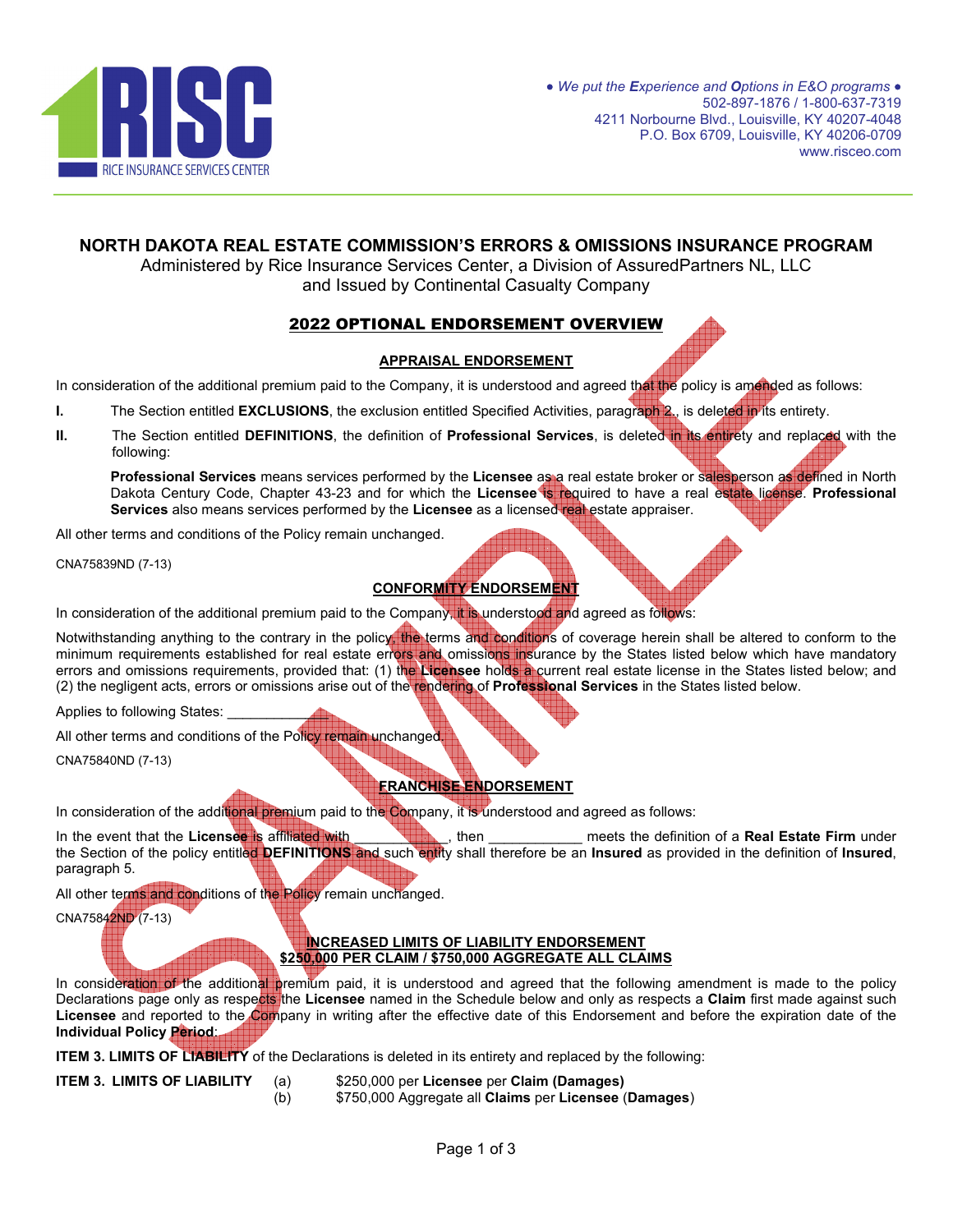This Endorsement does not apply to any **Claim** made prior to the effective date of the Endorsement or after the expiration of the **Individual Policy Period**. Nothing herein shall serve to increase any Sublimits of Liability shown on the Declarations page or any amounts provided under the Section of the policy entitled **SUPPLEMENTARY PAYMENTS**.

SCHEDULE:

All other terms and conditions of the Policy remain unchanged.

CNA75843ND (7-13)

#### **INCREASED LIMITS OF LIABILITY ENDORSEMENT \$500,000 PER CLAIM / \$1,000,000 AGGREGATE ALL CLAIMS**

In consideration of the additional premium paid, it is understood and agreed that the following amendment is made to the policy Declarations page only as respects the **Licensee** named below and only as respects a **Claim** first made against such **Licensee** and reported to the Company in writing after the effective date of this Endorsement and before the expiration date of the **Individual Policy Period**:

**ITEM 3. LIMITS OF LIABILITY** of the Declarations is deleted in its entirety and replaced by the following:

**ITEM 3. LIMITS OF LIABILITY** (a) \$500,000 per **Licensee** per **Claim (Damages)** 

(b) \$1,000,000 Aggregate all **Claims** per **Licensee** (**Damages**)

This Endorsement does not apply to any **Claim** made prior to the effective date of the Endorsement or after the expiration of the **Individual Policy Period**. Nothing herein shall serve to increase any Sublimits of Liability shown on the Declarations page or any amounts provided under the Section of the policy entitled **SUPPLEMENTARY PAYMENTS**.

SCHEDULE:

All other terms and conditions of the Policy remain unchanged.

CNA75844ND (7-13)

### **OPTIONAL EXTENDED REPORTING PERIOD ENDORSEMENT**

In consideration of the additional premium paid, it is understood and agreed that the following Optional Extended Reporting Period as set forth in the Section of the policy entitled **EXTENDED REPORTING PERIODS**, Paragraph B, shall apply:

From: \_\_\_\_\_\_\_\_\_\_\_ To: \_\_\_\_\_\_\_\_\_\_\_\_

The Optional Extended Reporting Period set forth above shall apply unless the Insured fails to pay the premium when due. The premium for the Optional Extended Reported Period shall be:

- 1. due and payable as set forth in the policy; and
- 2. fully earned by the Company on the inception date of the Optional Extended Reporting Period as set forth above and no refunds will be permitted after that time.

All other terms and conditions of the Policy remain unchanged.

CNA75841ND (7-13)

## **PROPERTY MANAGEMENT ENDORSEMENT**

In consideration of the additional premium paid to the Company, it is understood and agreed that the policy is amended ad follows:

- **I.** The Section entitled **EXCLUSIONS**, the Exclusion entitled Specified Activities, paragraph 3., is deleted in its entirety.
- **II.** The Section entitled DEFINITIONS, the definition of **Professional Services**, is deleted in its entirety and replaced by the following:

**Professional Services** means services performed by the **Licensee** as a real estate broker or salesperson as defined in North Dakota Century Code, Chapter 43-23 et. seq., and for which the **Licensee** is required to have a real estate license. **Professional Services also mean Property Management Services** performed by the Licensee.

All other terms and conditions of the Policy remain unchanged. CNA75845ND (7-13)